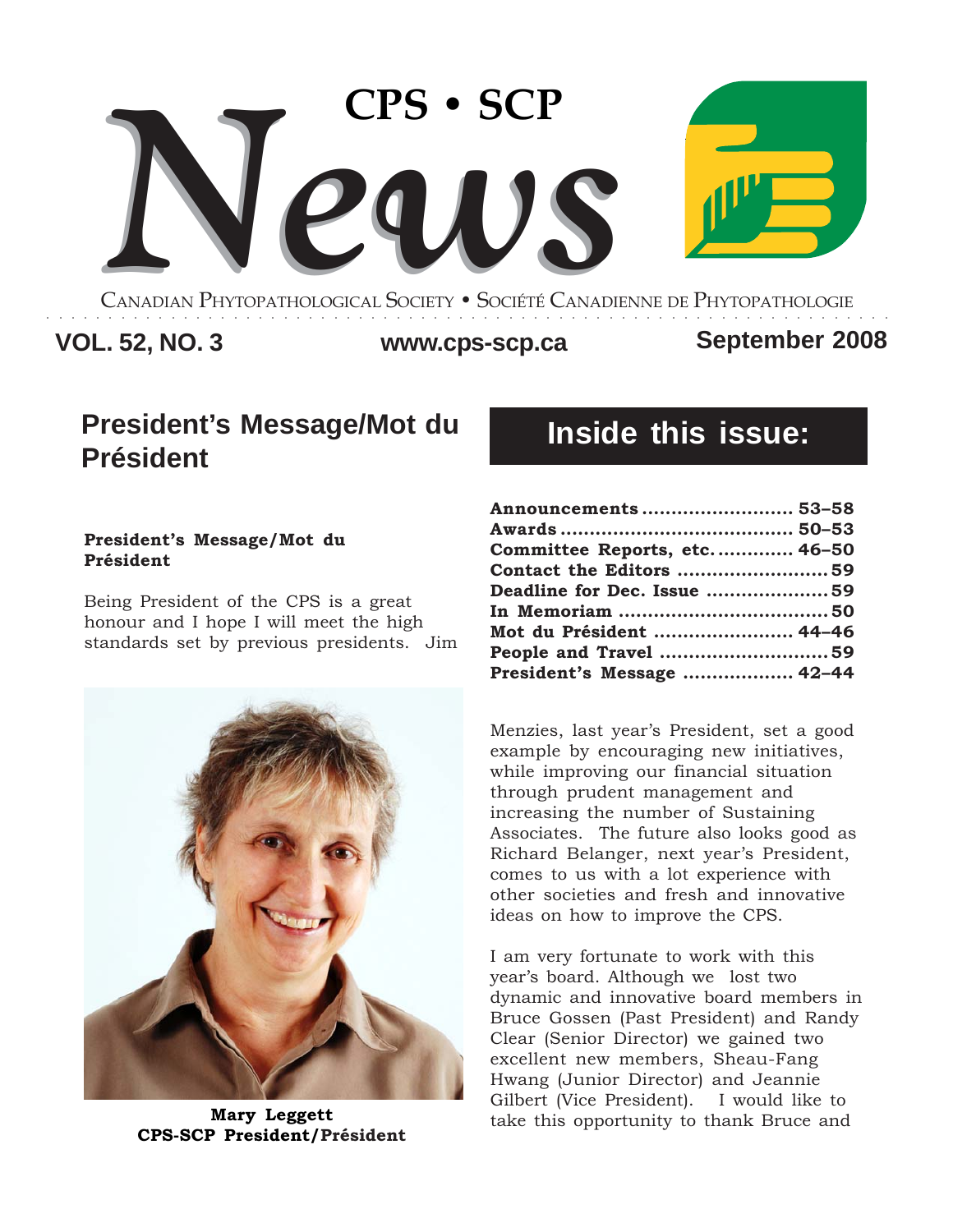Randy for their dedication. Bruce had the job of implementing the new strategic plan and deserves credit for his leadership in this endeavor. Bruce was also instrumental in initiating the "Saskatchewan Challenge" to increase the capital base of the Student Travel Award. This challenge shows the dedication of our members to improve our Society and encourage the participation of young researchers. Randy was a very active board member, we appreciate all of the work he did in helping us evaluate our structure. I would also like to thank Sarah Hambleton (Treasurer), Anthony Hopkin (Secretary), and Khalid Rashid (Membership Secretary) for continuing with the board. These three amazing

Regina where I lived on the Agriculture Canada Research Station. My father was the superintendent of the station and I was, therefore, immersed in agricultural research as I was growing up. It must have made an impression on me as, despite my best efforts to switch fields, here I am doing agricultural research. I have one sister, Frances, who works for AAFC and is also a member of CPS, so I guess that early exposure had an effect on both of us. We moved to Ottawa in 1963 and I did my undergraduate degree at Trent University in Peterborough. I completed a Masters in Pest Management at Simon Fraser University and went on to do a PhD on the biological control of onion white rot with Jim Rahe. Jim was an

people are largely responsible for the efficient running of the CPS.

*"This year promises to be a good year as we will be busy continuing to implement the strategic plan."*

excellent supervisor, he instilled me with an excitement about research, and plant pathology and

### Ron

Howard tells me that I am the first President to work in industry (and like any good CPS member I believe everything Ron tells me). I think my background in industry will give me a bit of a different perspective but, in reality, we are a diverse society and each one of us brings something unique to the group. This year promises to be a good year as we will be busy continuing to implement the strategic plan. We are looking into new options for publishing the journal, and will be introducing a new and improved website. We plan to work on increasing our membership, by finding ways to increase the involvement of graduate students in the society, adding new sustaining associates, re-connecting with lapsed members and encouraging new applicants.

I thought I would follow Jim Menzies' example and introduce myself. I was born in Lacombe, Alberta and lived there for all of six months before we moved to

taught me how to think critically and creatively. I did a postdoc at the University of Western Australia working on biological control of Take-all. This was a great experience and I would encourage new graduates to travel if they can. When I returned to Canada, at the end of 1986, I took a position with Philom Bios, a new company working to use natural microbial products to improve plant productivity. I spent most of the next 20 years working on inoculants but did manage to keep involved with the CPS, serving on the education committee, the strategic planning committee, and sitting on the planning committees for the 75th Anniversary and Plant Canada meetings. I have also been able to do some plant pathology research, working on projects with Odile Carisse, Greg Boland and Karen Bailey. Last year Philom Bios was acquired by Novozymes, Inc. and we have become their Bio-Ag Group. I now have a biocontrol project and am excited to be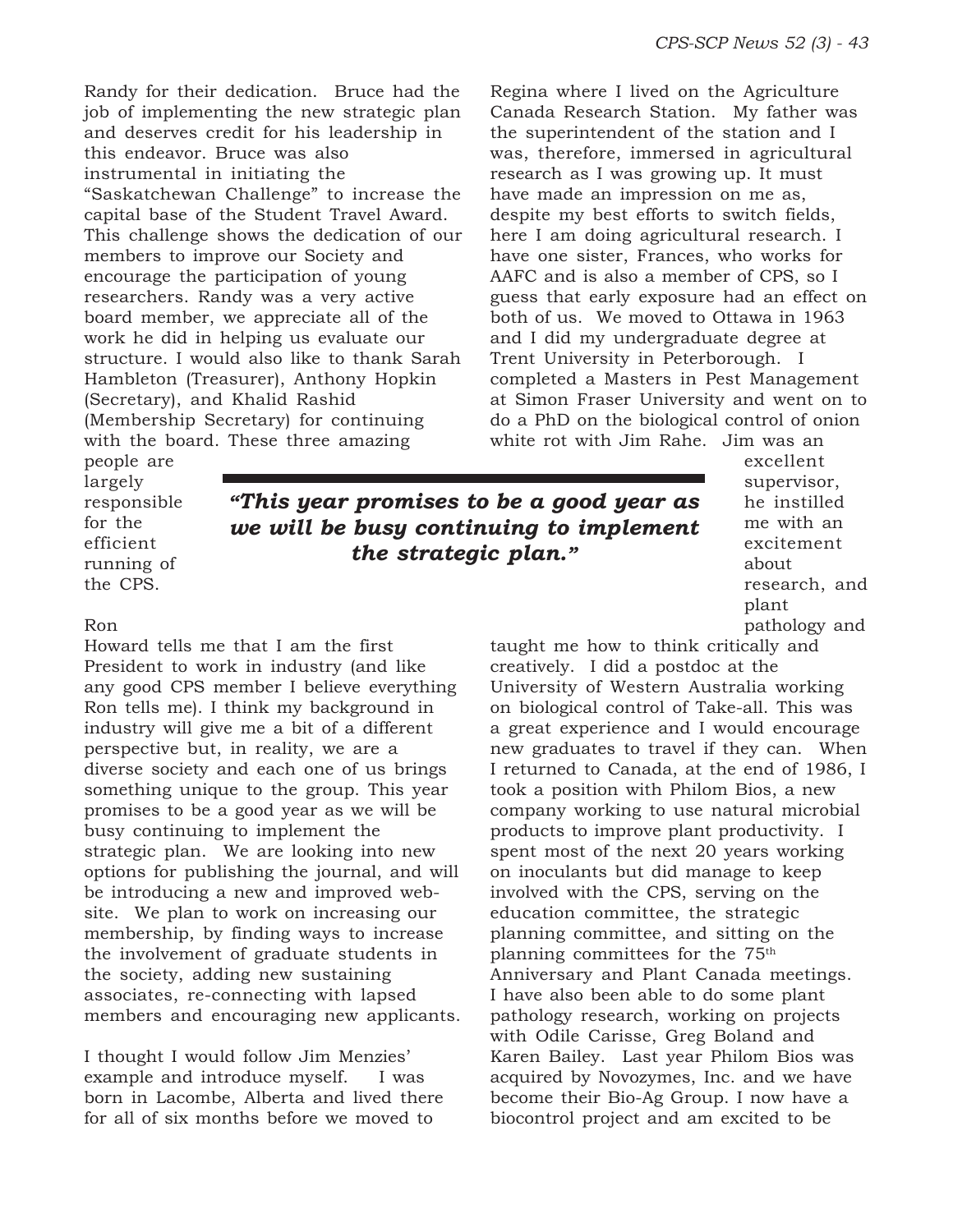actively involved in plant pathology research again.

My year as president started off perfectly with an excellent meeting in Charlottetown. The setting, academic content and social events were all superb. I know the Manitoba group is working hard to match the standard set in P.E.I. and they have some very interesting sessions planned. I represented CPS at the American Phytopathogical Society's Centennial celebration. We presented them with a framed certificate congratulating them on 100 years of leadership in plant pathology. Our two societies have had a close relationship over the years and many of our members belong to both societies and contribute to both. It was great to see Lakhdar Lamari's work highlighted, as one of the centennial functions was the introduction of the latest version of his Assess software.

I am looking forward to attending as many of the regional meetings as I can and expect that I will learn a great deal from all the presentations and discussions. I am especially looking forward to meeting the students. I remember attending the BC meetings when I was a graduate student and many of the contacts I made then are still important to me today. I would encourage all graduate students to attend as many regional and national meetings as possible, you will never regret it. I hope people at these meeting will let me know of their hopes and concerns for the CPS. Please also feel free to contact me at MLGG@novozymes .com if you have any issues you feel the board should address.

C'est pour moi un grand honneur d'agir à titre de président de la Société canadienne de phytopathologie (SCP) et j'espère que je saurai me montrer digne

de mes prédécesseurs. Le président de l'année dernière, Jim Menzies, a donné le bon exemple en encourageant de nouvelles initiatives tout en améliorant notre situation financière grâce à une gestion rigoureuse et au nombre accru de membres bienfaiteurs. De même, l'avenir s'annonce radieux avec l'arrivée de Richard Bélanger comme prochain président, sa vaste expérience au sein d'autres sociétés ainsi que ses idées nouvelles et novatrices sur la façon d'améliorer encore davantage la SCP.

Je suis très heureux de travailler avec le conseil actuel. Bien que nous ayons perdu deux membres dynamiques dans les personnes de Bruce Gossen (président sortant) et de Randy Clear (directeur adjoint), nous avons gagné deux excellents membres : Sheau-Fang Hwang (directeur adjoint) et Jeannie Gilbert (viceprésidente). J'aimerais profiter de cette occasion pour remercier Bruce et Randy pour leur dévouement. Bruce était responsable de la mise en œuvre du nouveau plan stratégique et mérite tout le crédit pour sa gestion efficace de cette activité. Il a également joué un rôle clé dans le lancement du « Saskatchewan Challenge » qui a permis d'accroître le capital de base du *Student Travel Award*. Ce défi montre la détermination de nos membres à améliorer le sort de notre Société et à encourager la participation des jeunes chercheurs. Quant à Randy, il a aussi été très actif et nous lui sommes reconnaissants pour tout le travail qu'il a effectué en ce qui a trait à l'évaluation de notre structure. Je tiens de même à remercier Sarah Hambleton (trésorière), Anthony Hopkin (secrétaire) et Khalid Rashid (secrétaire aux adhésions) qui poursuivent leur engagement au sein du conseil. Ces trois personnes fantastiques sont largement responsables de l'efficience avec laquelle la SCP est gérée.

Ron Howard me dit que je suis le premier président issu du secteur industriel (et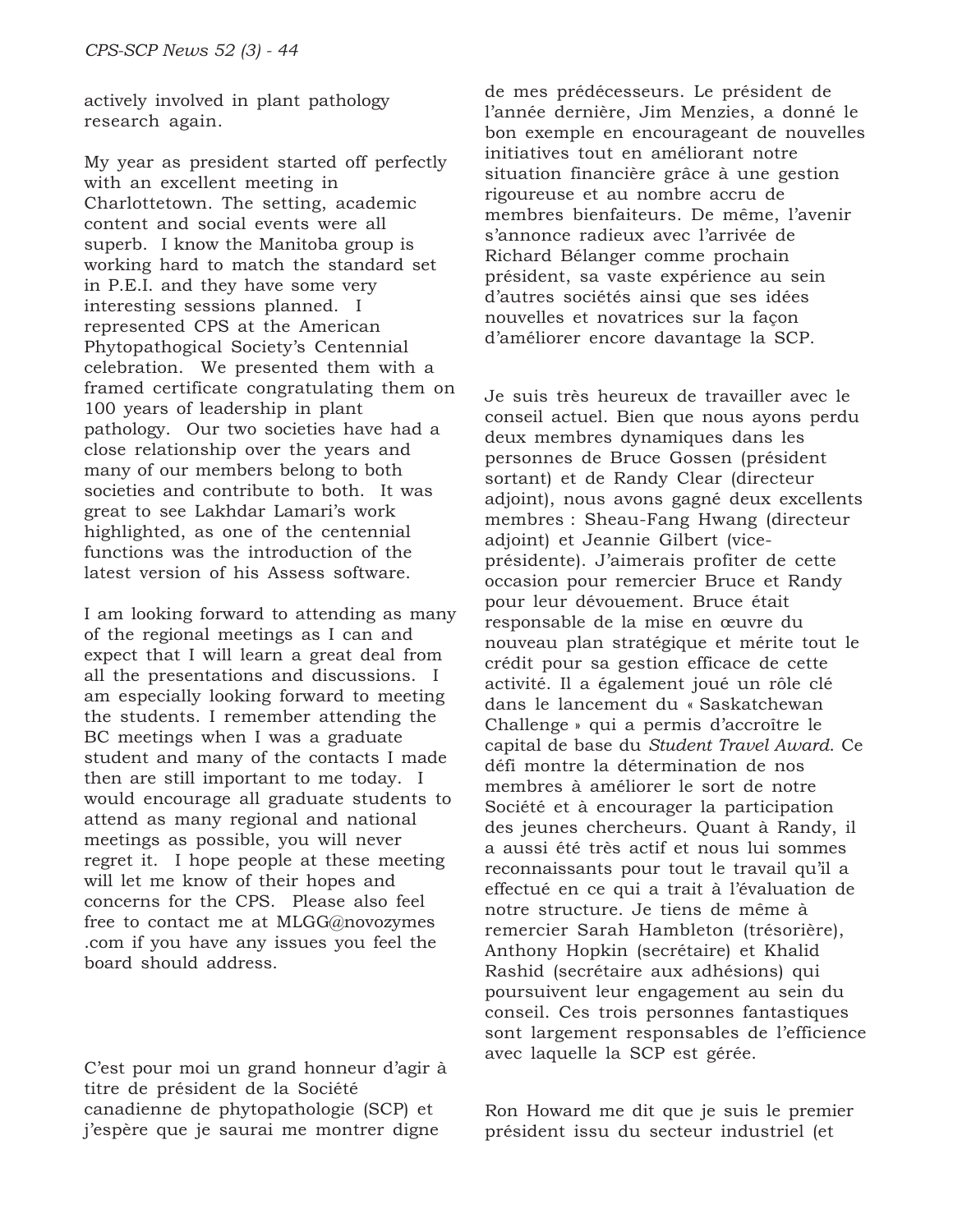comme tout bon membre de la Société, je crois ce que Ron me dit!). Je crois que cette provenance me donnera une perspective quelque peu différente de celle de mes prédécesseurs, mais, de fait, nous sommes tous, individuellement, « différentes sociétés » et chacun de nous apporte quelque chose d'unique au groupe. Cette année s'annonce particulièrement intéressante, car nous serons occupés à

mes études de premier cycle à l'Université Trent, à Peterborough. J'ai par la suite fait une maîtrise en lutte antiparasitaire à l'Université Simon Fraser où j'ai fait, sous la supervision de Jim Rahe, un doctorat dont la thèse portait sur la lutte biologique à la pourriture blanche de l'oignon. Jim était un excellent directeur et il m'a insufflé la passion de la recherche ainsi que de la phytopathologie et m'a enseigné

poursuivre la mise en œuvre du plan stratégique. Nous explorons également

*<<Cette année s'annonce particulièrement intéressante, car nous serons occupés à poursuivre la mise en*

comment penser de façon à la fois analytique et créative. Par la suite, j'ai fait des études

postdoctorales sur le piétain à l'Université Western Australia.

Cela a été une expérience des plus enrichissantes et j'encourage les étudiants du troisième cycle fraîchement diplômés à voyager, s'ils le peuvent. À mon retour au Canada, à la fin de 1986, j'ai accepté un emploi chez Philom Bios, une nouvelle société qui utilisait des produits microbiens naturels pour améliorer le rendement des plantes. J'ai passé la meilleure partie des vingt années qui ont suivi à travailler avec des inoculats, mais j'ai malgré tout réussi à m'impliquer dans la SCP à titre de membre du comité d'éducation et du comité de planification stratégique. J'ai également siégé au comité de planification du 75e Anniversaire et à celui des rencontres de Plant Canada. J'ai pu en outre participer à quelques projets de recherche en phytopathologie avec Odile Carisse, Greg Boland et Karen Bailey. L'année dernière, Novozymes Inc. a acheté Philom Bios et celle-ci est devenue leur BioAg Group. Je travaille en ce moment sur un projet de lutte biologique et je me réjouis d'être de nouveau engagé activement dans la recherche en phytopathologie.

Mon année à titre de président a débuté

de nouvelles avenues en ce qui a trait à la publication de la *Revue* et, de plus, nous inaugurerons un nouveau site Web amélioré. Par ailleurs, nous voulons travailler à augmenter notre effectif en trouvant des façons qui nous permettront d'accroître l'engagement des étudiants de troisième cycle dans la Société, et ce, en recrutant de nouveaux membres bienfaiteurs, en reprenant contact avec des membres inactifs et en encourageant l'adhésion de nouveaux membres.

Inspiré par l'exemple de Jim Menzies, j'ai décidé de me présenter. Donc, je suis né à Lacombe, en Alberta, où j'ai vécu la totalité des six premiers mois de mon existence. Par la suite, nous avons déménagé à Regina pour vivre sur la station de recherche d'Agriculture Canada. Mon père y était régisseur et moi, en conséquence, j'ai grandi, plongé dans la recherche agronomique. Cela a dû me faire de l'effet parce que, malgré que j'aie essayé de changer de domaine, aujourd'hui, je suis chercheur en agriculture! Ma sœur, Frances, qui travaille pour Agriculture et Agroalimentaire Canada, est aussi membre de la SCP. J'imagine que nous avons tous les deux subi l'influence du milieu de nos jeunes années. En 1963, nous avons déménagé à Ottawa et j'ai fait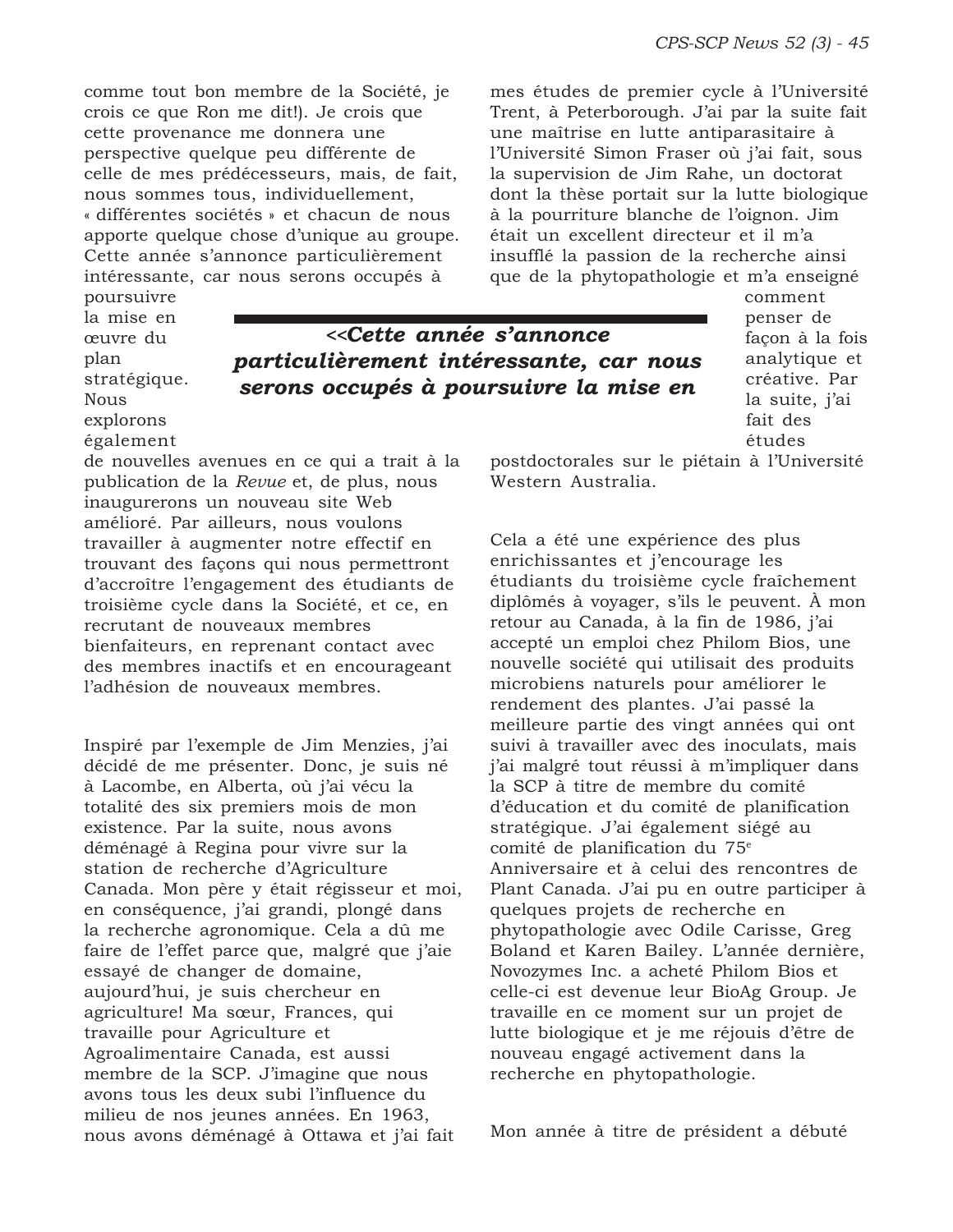admirablement avec l'excellente réunion de Charlottetown. Tout y était parfait : l'environnement, le contenu didactique, les activités socioculturelles. Je sais que le groupe du Manitoba travaille d'arrachepied pour égaler la réussite qui a eu l'Îledu-Prince-Édouard comme toile de fond et qu'ils ont déjà planifié quelques sessions pour le moins intéressantes. J'ai représenté la SCP aux célébrations du centenaire de l'American Phytopathological Society. Au nom de la SCP, j'ai présenté à leurs membres un certificat encadré soulignant les qualités de chef de file que leur Société a su démontrer dans le domaine de la phytopathologie au cours des 100 dernières années. Nos deux Sociétés entretiennent, depuis des années, des rapports étroits et plusieurs de nos membres appartiennent et collaborent aux deux Sociétés. Cela a été formidable de voir le travail de Lakhdar Lamari mis en évidence dans le cadre des activités du centenaire où a été présentée la plus récente version de son logiciel Assess.

Maintenant, c'est avec impatience que j'attends l'occasion d'assister au plus grand nombre possible de réunions régionales où, j'en suis convaincu, j'apprendrai beaucoup des exposés qui y seront présentés et des discussions qui y seront soulevées. J'ai particulièrement hâte de rencontrer les étudiants. Je me souviens des réunions auxquelles j'ai assisté en Colombie-Britannique à titre d'étudiant du troisième cycle, et plusieurs des relations que j'ai nouées à cette époque me sont encore précieuses aujourd'hui. J'encourage tous les étudiants de troisième cycle à assister au plus grand nombre possible de réunions régionales et nationales : vous ne le regretterez jamais. J'espère qu'au cours de ces réunions les participants me feront part de leurs espoirs et de leurs préoccupations relativement à la SCP. D'ailleurs, sentez-vous à l'aise de me joindre à MLGG@novozymes.com et de me soumettre quelque question qui vous tient

à cœur et dont, selon vous, le conseil devrait débattre.

# **Committee and Other Reports**

### **Plant Canada 2007 Final Report Overview**

The conference Plant Canada 2007 was held at TCU Place, Saskatoon, SK from June 10-14, 2007. There were 431 participants at the meeting, represented by 105 students, 2 staff registrations, 3 sponsors, 38 speakers, 1 press pass, 47 nonmembers, 177 regular members, 33 daily, and 25 complimentary registrations. This was the first Plant Canada meeting for 224 of the registrants. Of the 300 registered by Society the breakdown was: CBA 46, CPS 96, CSA 37, CSHS 20, CSPP 94, and CWSS 7. Clarke Association Services provided conference management services, including on and off-site registration services, collection of fees, record keeping, preparation of forms and name tags, and professional advice. There were 162 posters and 186 oral presentations, with 78 being student presentations. There was similar representation among the 3 presentation categories (Pest Management, Plant Responses to the Environment, and Plant Development and Improvement). Sixty-two abstracts were accepted for publication in the Canadian Journal of Plant Pathology.

### **Financial review**

Revenues and expenses for Plant Canada 2007 and the participating societies are available on request.

Respectfully submitted by

Karen Bailey, Chairperson of Plant Canada 2007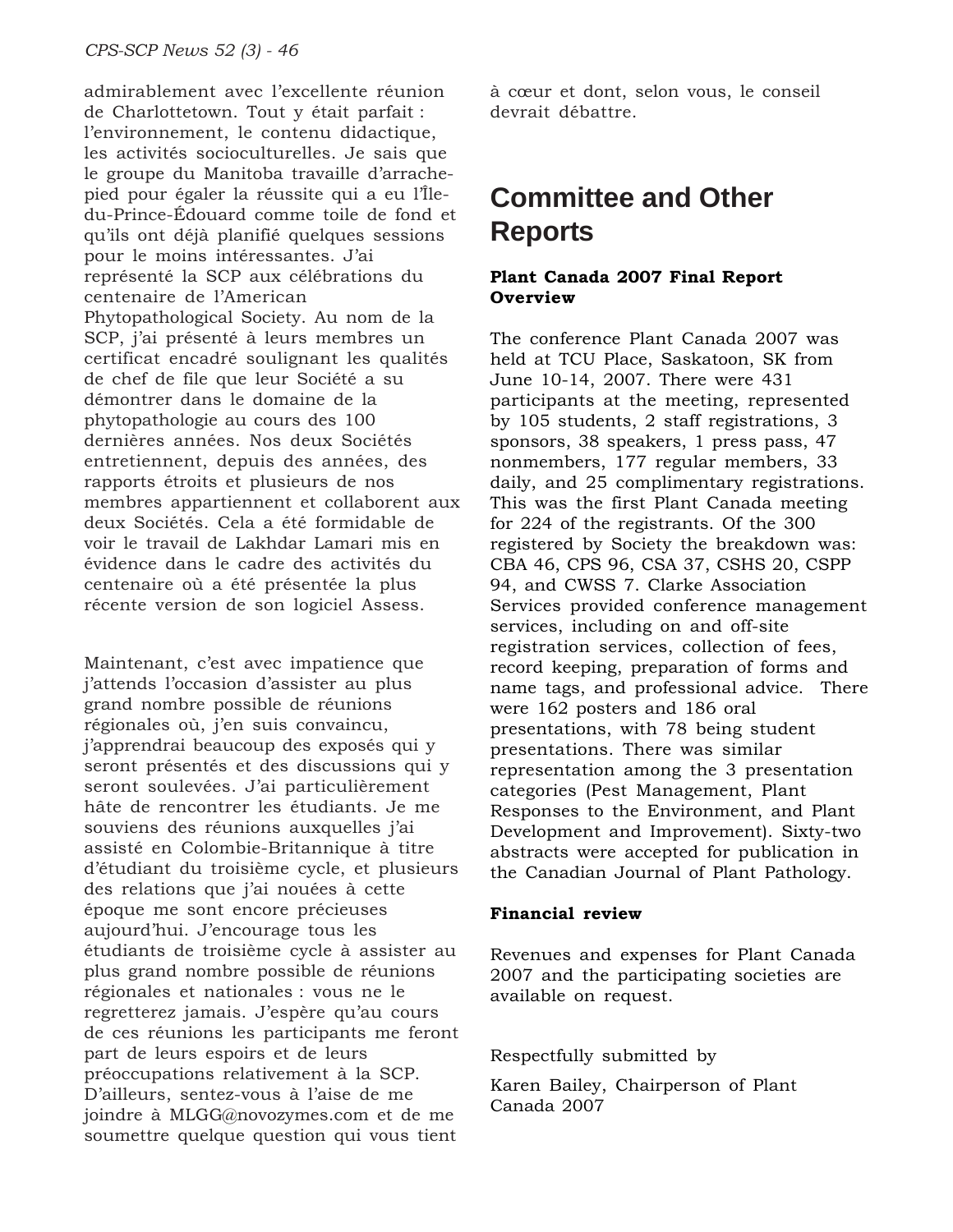# **Canadian Phytopathological Society/La Société canadienne de phytopathologie AGM Agenda 2008**

Approximately 48 members present for the AGM. Quorum is 25.

# **1. Welcoming Remarks**

Jim Menzies welcomed members of the Society to the  $79<sup>th</sup>$  annual general meeting

# **2. Moment of Silence for deceased members in 2006-2007**

John Dueck, Ralph Nicholson, Orbyl Page

# **3. Adoption of the AGM 2008 agenda**

The 2008 AGM agenda was moved by Rashid Khalid and seconded by Mike Collette. Motion was carried

### **4. Adoption of Minutes from the AGM in Saskatoon Saskatchewan**

Acceptance of the minutes from the 2007 AGM was moved by Andy Tekauz and seconded by Bruce Gossen. Motion carried

# **5. Report from President**

Jim Menzies thanked members for the opportunity to serve as president of the CPS. Jim noted the Quebec Society for the Protection of Plants would be celebrating their 100<sup>th</sup> anniversary at their annual meeting, this year in Quebec City in November 2008. He expressed his thanks to volunteers of the CPS including the board and committees, and particularly noted the contribution of the Local Arrangements Committee in making the 2008 meeting a success.

There are a number of issues facing the board including the issue of moving towards a stable budget: Jim noted that some cost cutting measures had been put in place including distribution of the CPS

newsletter by email rather than by post. Also reducing travel costs for the President to attend regional meetings had been put in place. Other changes for 2008 would include a minimal charge for publication in the Canadian Plant Disease Survey, and an increase in membership fees, which would now be 100% tax deductible. Jim also noted the Saskatchewan challenge for donations to the student travel award raised \$4,045. Other good news included a profit of about \$12,000 from the 2007 Plant Canada meeting in Saskatoon, and an increase in the number of sustaining associates to 14, and requested that members make the board aware of any potential sustaining associates.

One of the upcoming issues for the society is the need to find a publisher for the Canadian Journal of Phytopathology (CJPP) when the contract with our existing publisher National Research Council ends in 2009. A British publisher, Taylor & Francis, has shown interest in the CJPP and preliminary discussions have occurred. Jim noted there was a good working relationship with the NRC, but there was a need for a higher impact factor and increased revenue from the CJPP. Jim made a request for input from CPS members on this issue, and information of the ongoing discussions with T&F or any other publisher would be made available to members as requested

# **6. Treasurer's Report and Financial Statement**

CPS Treasurer, S. Hambleton presented the 2007 Auditors report to the AGM. Copies of the report were distributed to the membership. A firm based in Ottawa, McCay, Duff & Co. LLP, was hired to audit the CPS books. 2007 was an accounting transition year because changes in the way some items are tracked were phased in (e.g. a shift to reporting CJPP based on Volume year rather than calendar year). As a result, the reported numbers on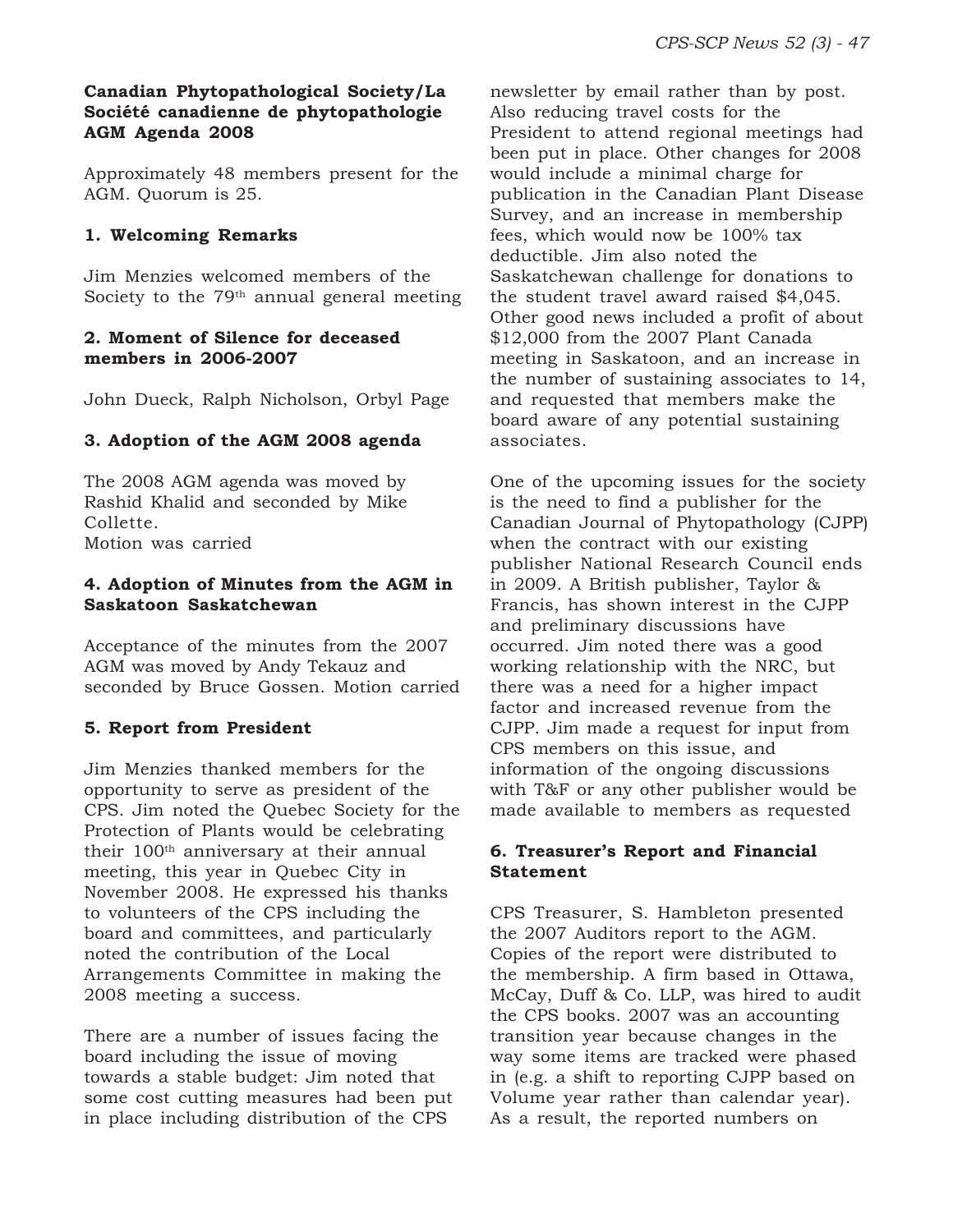some line items varied from expected amounts. In summary, the closing 2007 numbers show an overall improvement in financial health, with cash in the bank to cover immediate expenses and liabilities reduced to normal operating levels. During 2007, the CPS investments were moved from GIC-type instruments to a conservative mutual fund portfolio and the investments made modest gains. Sarah put forward a motion that the auditors report be accepted as presented.

Motion: That the report be accepted moved: Robin Morrall and seconded by Andre Lévesque. Motion Carried

# **7. Report of the Financial Advisory Committee**

Bruce Gossen presented on the financial status of the CPS and the 2008 budget. The report was published in the March issue of the newsletter.

Motion to approve the report was made by Ken Conn and seconded by Randy Clear Motion carried

# **8. Proposed By-Law Changes**

No new bylaws proposed

### **9. Approval of annual reports from committees and representatives**

# **Standing Committees**

# **9.1. Awards Committee**

Student award winners for 2008: Agathe Vialle won best student Oral presentation and Jennifer Menat won best Poster presentation, both were presented with a plaque, and financial award and a membership for 2009. . The CPS Awards Committee nominated Dr. K.L. Bailey, AAFC Saskatoon, for Outstanding Research, and Reem Aboukhaddour the Student Travel Award.

There were no nominees for any of the other Awards.

# **9.2. Future Meetings**

The 2009 CPS meeting will be held in the Delta Winnipeg Hotel, Winnipeg, MB, June 22-25. Tom Fetch indicated the 2010 CPS meeting would be held in Vancouver, possibly at the University of British Columbia, with the 2011 meeting in Halifax in conjunction with Plant Canada, and Ontario in 2012.

# **9.3. Journal Editorial Board**

Report not received

# **9.4. Membership**

Published in newsletter

# **9.5. Science Policy**

No issues for committee this year

# **9.6. 2009 Nominations Committee Report**

Published in newsletter

# **9.7. Public Awareness**

Report to follow

# **9.8. Education**

Report to follow

# **10. Other Reports**

# **10.1. Student e-bulletin**

Randy Clear indicated there was a need for more student involvement if the student e-bulletin was to function as a communication tool for student members.

# **10.2. Canadian Plant Disease Survey**

Published in newsletter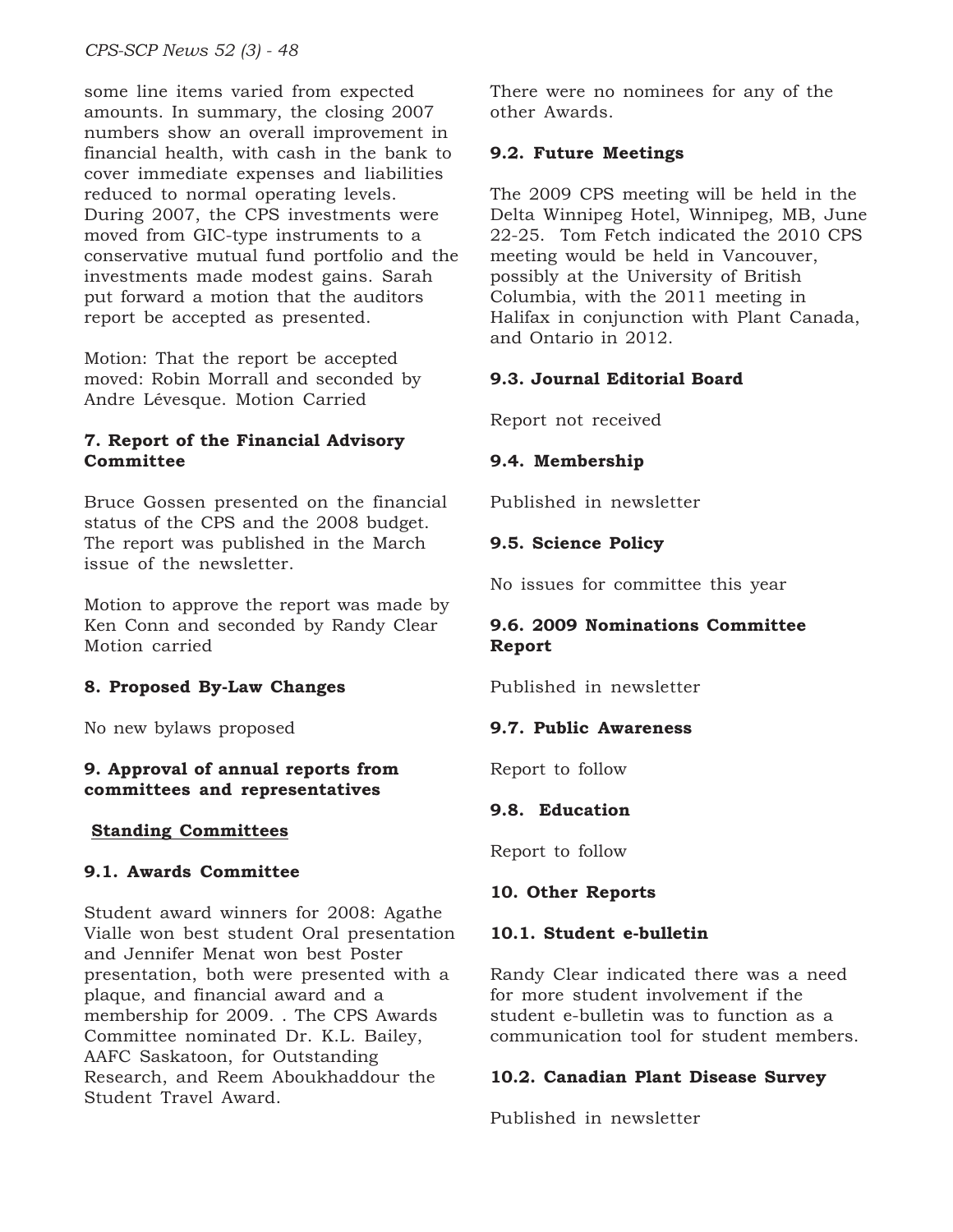# **10.3. Revision to DPVCC**

Published in CPS news

# **10.4. CPS-SCP News**

Published in CPS news

### **10.5. CPS Website**

Report to follow

# **10.6. CPS History Project Committee**

The committee is progressing in completion of the History of Plant pathology in Canada and in development of a business plan for the CPS board to consider.

# **10.7. Resolutions Committee**

On behalf of the resolutions committee, be it resolved that the membership express our gratitude to the LAC Charlottetown for all their work in organizing a most interesting and successful 2008 AGM

Respectively Submitted

Motion to approve Khalid Rashid and seconded Mary Leggett

# **11. Presentation of Awards and Certificates**

Certificates and awards were presented to outgoing board members Randy Clear and Past president Bruce Gossen

# **12. Nominations Committee Report**

As published in CPS newsletter

# **12.1. Installation of new Board Members**

CPS/SCP Board Members for 2008-2009

President: Mary Leggett President Elect: Richard Belanger Vice President: Jeannie Gilbert Past President: Jim Menzies Secretary: Anthony Hopkin Treasurer: Sarah Hambleton Membership Secretary: Khalid Rashid Senior Director: Rick Peters Junior Director: Sheau-Fang Hwang

### **13. Remarks from Incoming President**

Mary Leggett acknowledged her induction as President and thanked the CPS for their faith in her. She is looking foreword to a challenging year and to working with the CPS board, committees and general membership. At the request of Richard Martin she indicated the CPS will acknowledge the 100<sup>th</sup> Anniversary of the QSPP.

### **14. Adjournment**

Motion to adjourn Mike Celletti, seconded by Bruce Gossen

# **Local Arrangements Committee, Canadian Phytopathological Society Annual General Meeting, June 22-25, 2009 Winnipeg, Manitoba**

Arrangements are underway for the Canadian Phytopathological Society Annual General meeting to be held at the Delta Winnipeg Hotel June 22-25, 2009. The Local Arrangements Committee (LAC) has been very active, held several meetings with great support and participation from the local Manitoba Branch members of CPS. The subcommittees and working groups are organized and have started their work related to a variety of areas: fundraising and finances; symposia and scientific program; workshops and photo contest; registration and media relations; and entertainment, spousal and special activities. The preliminary arrangements are as follows: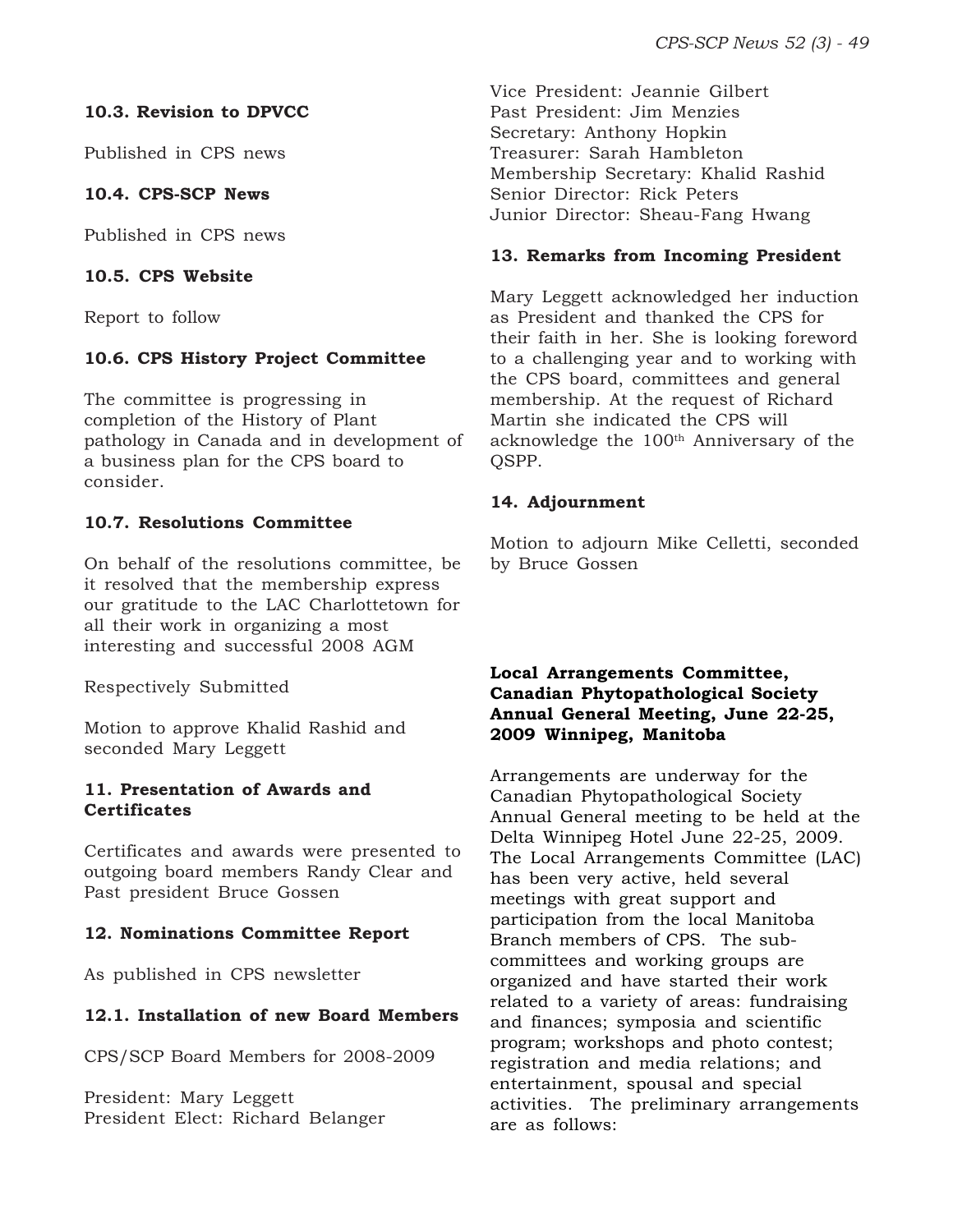Monday the  $22<sup>nd</sup>$ , workshops on seed pathology, and practical handling of root diseases, and a reception in the evening;

Tuesday 23rd, symposium on signalling in plant and pathogen interactions in the morning, oral presentations and poster sessions in the afternoon, and a graduate student activity will be planned for the evening;

Wednesday 24<sup>th</sup>, symposium on root rot complex pathogens in the morning, business meeting during the lunch period, oral presentations and poster sessions in the afternoon, and a banquet in the evening;

Thursday 24<sup>th</sup>, oral presentations and poster sessions (probably in the morning).

The LAC is committed to organizing and conducting a great meeting for the satisfaction of all. Please check the CPS website, www.cps-scp.ca, for more detailed information. Mark your calendar early and plan to spend an informative and fun week in Winnipeg in June 2009.

For any inquiry, contact the Chairman of LAC Jim Menzies at email: jmenzies@agr.gc.ca , tel: 204-983-5714, or the Secretary Khalid Rashid at email: krashid@agr.gc.ca , tel: 204-822- 7220.

# **In Memoriam**

# **SAMUEL ROGER RIMMER**

Dr. Roger Rimmer passed away Monday evening, September 22, 2008 in the presence of his closest family at the Royal University Hospital after a short battle with cancer. All who knew Roger will

remember him as a loving family man, kind friend, and gifted scientist. Born in Manchester, England in 1944, he moved to Canada in 1970 to pursue a PhD in microbiology at the University of Western Ontario. He went on to work in Penticton, BC and Winnipeg before settling in Saskatoon. His profession took him across the world, most notably Australia and China where he has made major contributions to plant pathology research. Roger is survived by his wife, Lone Buchwaldt; four children, Julian, Emily, Andreas and Miles; granddaughter, Sloane; and two sisters, Shirley Spiller and Gill Buckley. A Funeral Service was held Friday September 26, 2008 at 11:00 am at Park Funeral Chapel (311 3rd Avenue North, Saskatoon, SK). Condolences to the family may be directed through www.parkfuneral.ca.

# **Awards**

### **2008 CPS Awards Committee Report**

The CPS Outstanding Research Award, Awards for Graduate Student Travel, Best Student Oral Presentation and Best Student Poster Presentation were announced and presented at the CPS Annual Meeting in Charlottetown PEI on June 17, 2008.

### **Outstanding Scientist Award:**

Dr. Karen Bailey Agriculture and Agri-Food Canada, Saskatoon SK

This Award is intended to recognize outstanding research in plant pathology in Canada. As the Society's most prestigious award, consideration is given to research involving new concepts, the discovery of new phenomena, or principles in plant pathology or novel application of existing principles.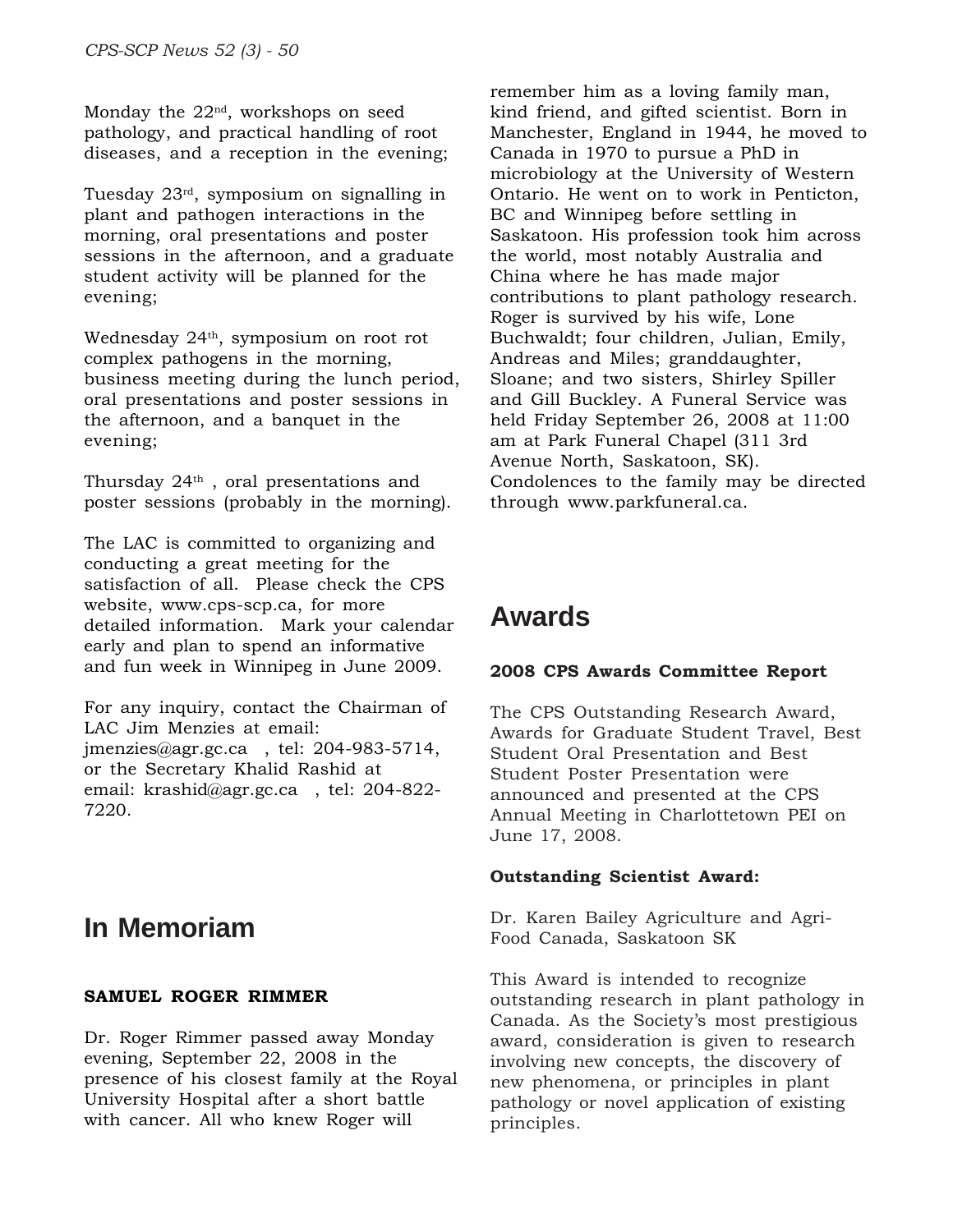#### **Graduate Student Travel Award:**

Reem Aboukhaddour, Department of Plant Science, University of Manitoba, Winnipeg MB. supervisor: Lakdar Lamari. Department of Plant Science, University of Manitoba, Winnipeg MB. Her oral presentation was titled "Occurrence of ToxA-carrying chromosome among Ptr ToxA-producing and nonproducing isolates of *Pyrenophora triticirepentis*" O-3.

This Graduate Student Travel Award competition requires that the graduate students apply in early March in order for successful candidates to be informed in advance of the CPS Annual meeting. Recipient receives funding to attend the annual CPS meeting and an opportunity to present their work.

#### **Best Student Oral Presentation:**

1st place: Agathe Vialle, Centre d'étude de la Forêt, Quebec, QC. supervisor: Richard C. Hamelin. Resources Natural Canada, Quebec, QC. Her presentation was titled " Fungal pathogens (mis-) identification: a case study with DNA barcodes on *Melampsora* rusts of white and aspen poplars" O-1.

#### **Best Student Poster Presentation:**

1st place: J. Menat, Department of Plant Sciences, University of Saskatchewan, Saskatoon, SK: supervisor: Sabine Banniza, University of Saskatchewan, Saskatoon, SK. Her poster was titled "Studies of the mating system of *Colletotrichum truncatum* (tel.: *Glomerella truncata*)" P-39.

### **Certificates of Appreciation:**

Bruce Gossen, AAFC Saskatoon, SK for his contributions as departing board member and Past President of the Society.

Randy Clear, Winnipeg, MB for his contributions as departing board member.

Congratulations to all award recipients and our thanks to all those who prepared and submitted nominations. Thanks are also extended to members of the Awards Committee, Sabine Banniza, Jill Thomson, Steven Strelkov and Odile Carisse, and to Mary Ruth MacDonald and Randy Kutcher who helped judge the graduate student oral and poster presentations.

Submitted by: Michael Celetti, Chair, CPS Awards Committee

### **U. of A. Professor Emeritus receives high honor in Italy**

**Professor Chuji Hiruki**, Emeriti in the Department of Agricultural, Food and Nutritional Science was recently honored in Tulin, Italy where an unexpected announcement was made to name Dr. Hiruki one of the honorary members of the ISPP International Society of Plant Pathology (ISPP), the highest honor given to a member who excelled in research, education and contributions to international community.

Dr. Hiruki is one amongst seven other honorees from the United States of America, Australia, The Netherlands, China and the United Kingdom. Another award ceremony was scheduled for the end of August to honor Dr. Hiruki and the other honorees.

Hiruki was born a farmer's son in Japan, and obtained is BSc and PhD degrees from the University at Kyushu in Fukuoka. He then worked for 11 years at the Hatano Tobacco Experimental Station before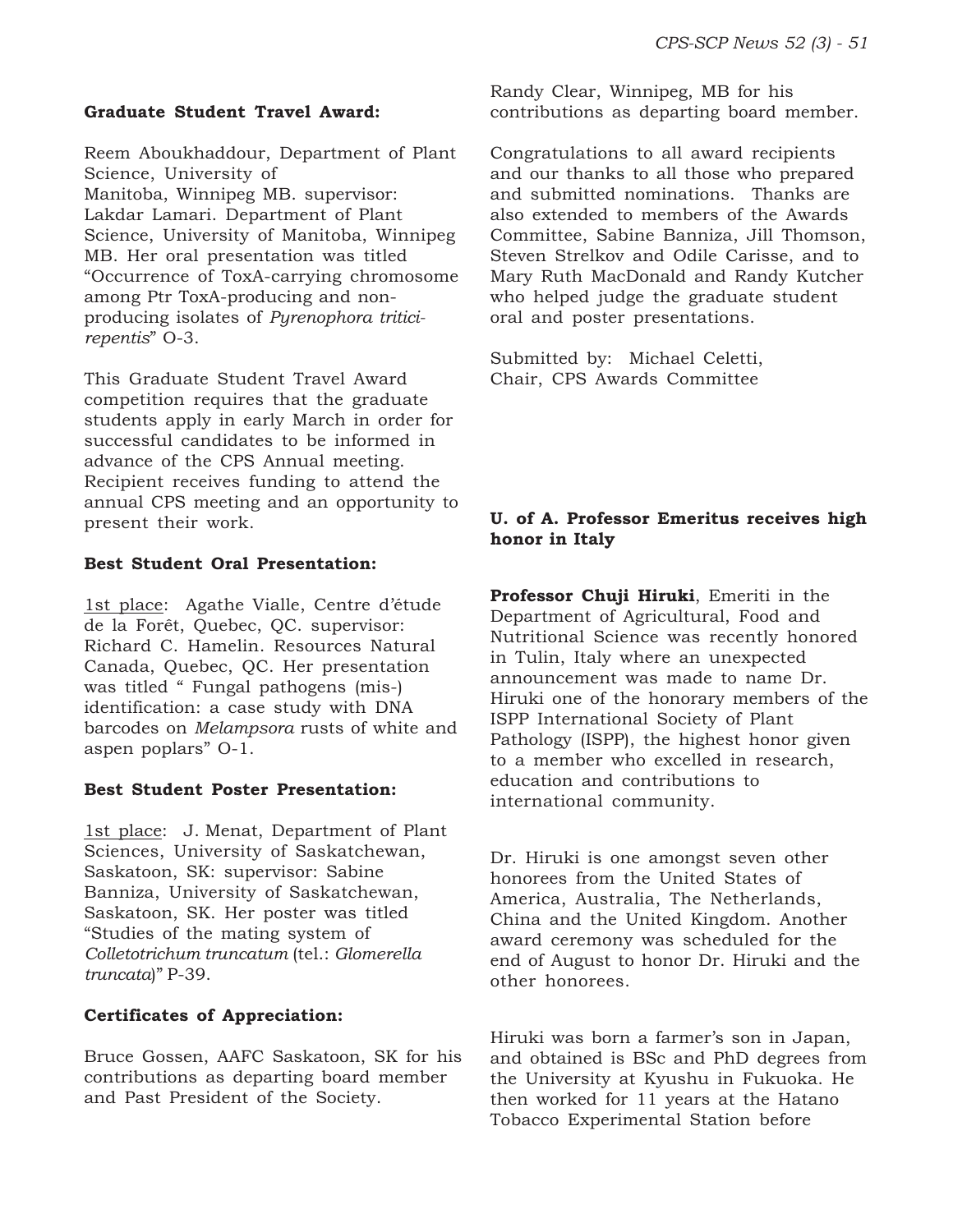#### *CPS-SCP News 52 (3) - 52*

completing work as a visiting plant pathologist at the University of California and as an honorary fellow at the University of Wisconsin. In 1966 he accepted a position at the University of Alberta as a virologist in plant science to

control of important plant diseases. At the University of Alberta, Prof. Hiruki was the first to introduce a graduate program in Plant virology, and he supervised many students through MSc and PhD studies, as well as supervising many Canadian and

begin a graduate program. He continued his research and teaching career in Alberta until he retired in 1996, but remains Emeritus Professor at the University of Alberta.

Prof. Hiruki's primary research interests have been related to plant disease caused by viruses, viroids and mollicutes, with a special interest in characterization of these



Professor Chuji Hiruki (l), receiving his Honorary Membership in of the International Society for Plant Pathology (ISPP) from ISPP President Professor Richard E Falloon (r)

pathogens. His contributions have also been in diagnostic techniques and the analysis of genomic interactions between hosts and pathogens under controlled and natural environmental conditions. His research has contributed to a basic understanding of the biology of plant pathogens and developing strategies for

foreign students in postdoctoral studies. He had one of the most active virus research programs in Canada and attracted funding from federal, provincial, international and industry sources. He was the founding Chair of the International Working Group on "Plant Viruses with Fungal Vectors", established in 1988. He has acted as an international consultant, with UESCO (on biotechnology) and FAO on the enhancement of forest trees in China). He has authored and coauthored over 200 research publications, including books and chapters.

Prof. Hiruki has also provided distinguished

service and leadership in plant pathology in Canada. He served as Vice-President Elect and President of the Canadian Phytopathological Society, and has been active as a member of that Society's committees. He has been widely honoured for his work, receiving the University of Alberta J. Gordon Kaplan Award for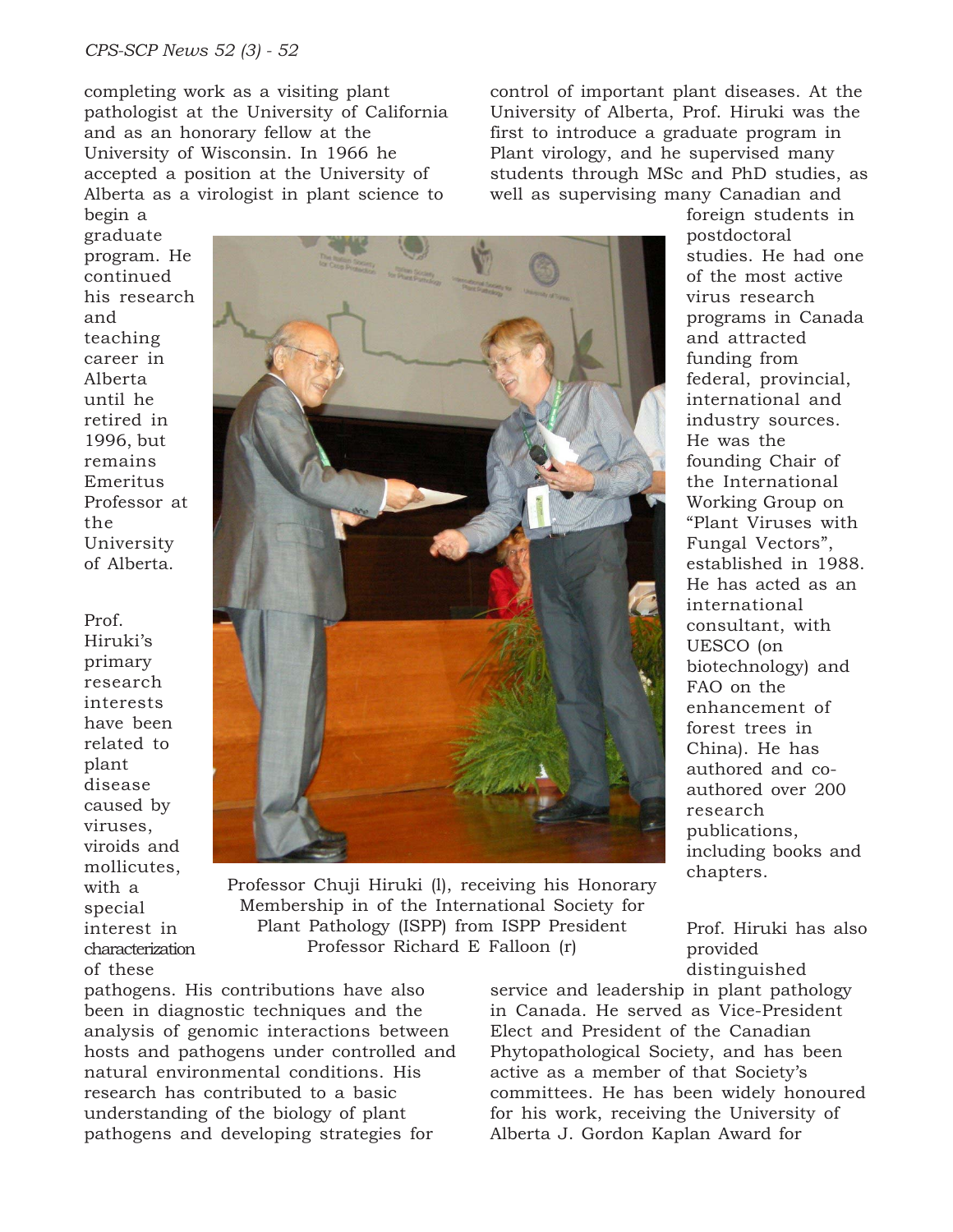Excellence in Science and the Phytopathological Society of Japan (1990), the Canadian Phytopathological Society (1994) and the Royal Society of Canada.

Prof. Hiruki is a very worthy candidate for the award of the Honorary Member of ISPP, for his research contributions to the plant pathology (particularly plant virology), for his teaching, research and administrative contributions to plant pathology in Canada, and for his work associated with his role on the ISPP Executive.

Submitted by

Sharon Katzeff

Public Relations Co-ordinator

Dept. of Agricultural, Food and Nutritional Science

University of Alberta

Email: sharon.katzeff@ualberta.ca **University of Manitoba Professor Receives University of Manitoba Merit Award for 2006**

**Dr. Dilantha Fernando**, Professor,

Department of Plant Science, University of Manitoba, Winnipeg, Manitoba is the recipient of a University of Manitoba Merit Award for 2006 for outstanding achievements in Research and Service. Dilantha received this award in July 2008. Each year, 8 academics are selected to receive this award from all faculties of Life Sciences, Natural Sciences and Engineering in the Research and Service category. Dilantha was selected for his outstanding contributions to research on wheat and canola pathology, supervising several Masters and PhD students, post docs and visiting scientists, publishing 13 peer reviewed articles, registering two rapeseed cultivars (world's first two Roundup Ready HEAR cultivars) with the canola breeders and being a co-applicant to a patent in 2006. In addition, the award recognized

Dilantha's services to the Canadian Phytopathological Society as a Board Member and its Treasurer, and for serving on the Scientific Programs Board of the American Phytopathological Society and as the Chair of Workshops of APS in 2006. Dilantha was also the recipient of a University of Manitoba Outreach Award, The University of Manitoba Excellence in Graduate Teaching Award, a USDA Spot Award, and The Lifetime Achievement Award from the Sri Lanka Foundation based in Los Angeles, USA in the same year.



**Dr. Dilantha Fernando, Professor, Department of Plant Science, University of Manitoba**

# **Announcements**

INVENTAIRE DES MALADIES DES PLANTES AU CANADA (IMPC) / CANADIAN PLANT DISEASE SURVEY (CPDS)

Robin Morrall Coordinateur national/National Coordinator

Soumission d'articles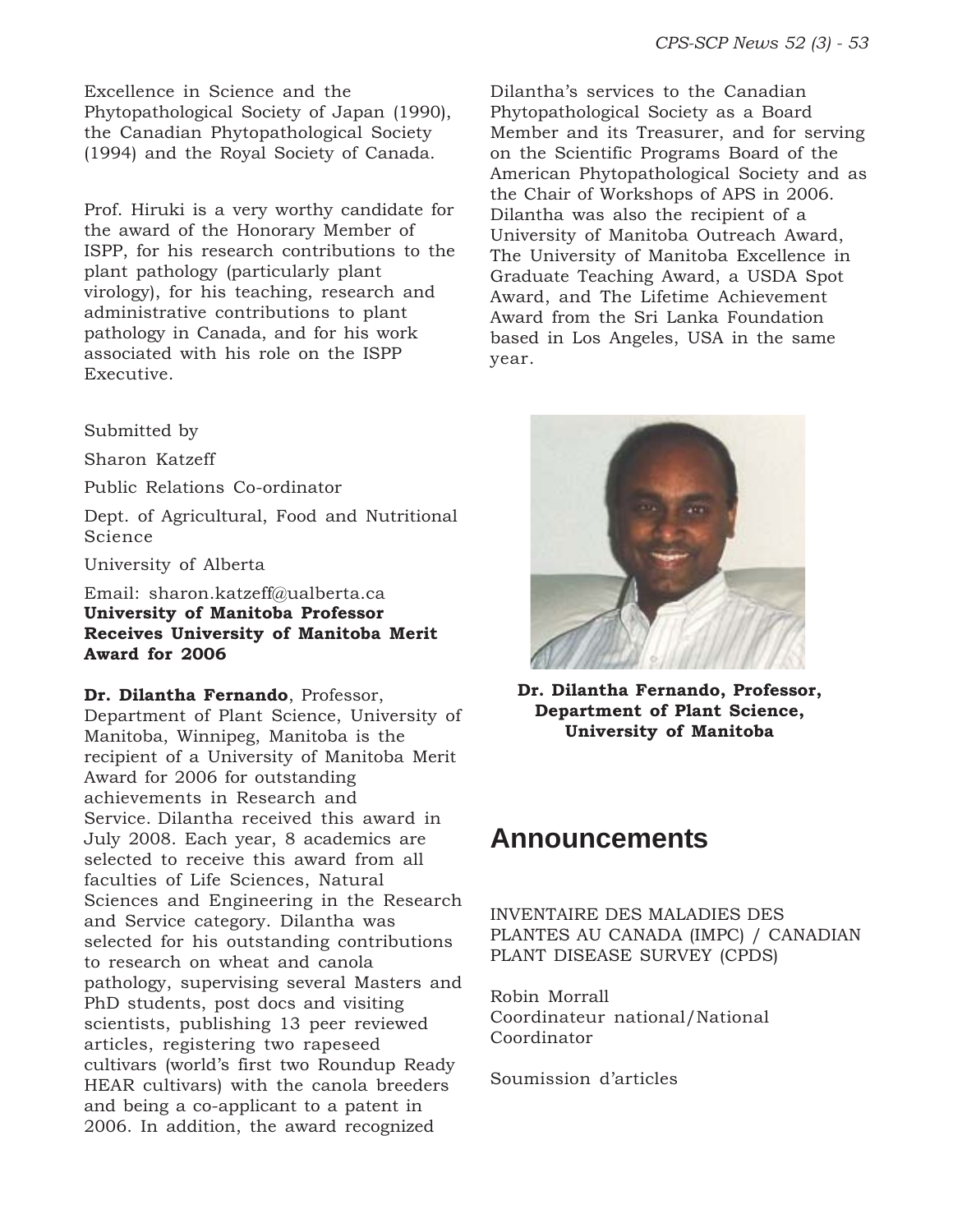Ceci est la première invitation à soumettre des articles en français ou en anglais à l'IMPC, Volume 89 (2009). L'objectif premier de l'IMPC est de témoigner de la présence et de l'intensité des maladies des plantes au cours de l'année qui vient de s'écouler. Cela comprend les résultats des relevés systématiques ainsi que les observations fortuites. Les récits succincts d'observations inédites sont utiles pour signaler une nouvelle éruption d'une maladie, même s'il n'y a pas eu de relevé systématique. Les articles sur les relevés faits pendant les années antérieures ou portant sur plusieurs années sont aussi bienvenus. La Société Canadienne de Phytopathologie estime qu'il est nécessaire de publier régulièrement les résultats d'études sur l'état des maladies au Canada dans l'IMPC. Ces études aident divers organismes à planifier la recherche. De plus, les résultats des relevés sont utiles aux organismes fédéraux pour résoudre des questions de commerce international impliquant l'état sanitaire des cultures. Depuis 2008 il y a un frais de publication de 35 \$ par article pour les rapports publiés dans l'IMPC. Pour de plus amples renseignements sur la soumission d'articles à l'IMPC, veuillez contacter un des éditeurs de section de la liste en dessous.

### Call for papers

This is the first call for submissions in English or in French to CPDS, Volume 89 (2009 issue). The main function of CPDS is to document the occurrence and levels of diseases in the previous year by publishing the results of formal surveys as well as casual observations. Anecdotal reports are useful to draw attention to new outbreaks of diseases, even when a systematic survey has not been conducted. Reports of surveys from previous years or compilations of results from several years are also welcome. The Canadian Phytopathological Society recognizes the continuing need for

publishing disease surveys in CPDS. Surveys benefit agencies in establishing priorities for research. As well, survey data are useful to federal agencies dealing with international trade where plant health issues apply. Since 2008 there is a publication charge of \$35 per article for papers published in CPDS. For more information on submission of reports to CPDS, please contact the appropriate section editor, listed below.

ÉDITEURS DE SECTION/ SECTION EDITORS

Laboratoire de diagnostic/ Diagnostic Laboratories : Marilyn Dykstra (dykstram@agr.gc.ca)

- Cereales/ Cereals : Andy Tekauz (atekauz@agr.gc.ca)
- Legumes/ Vegetables : Jill Thomson (jill.thomson@usask.ca)
- Plantes fourrageres/ Forages : Bruce Gossen (gossenb@agr.gc.ca)
- Oléagineux et Cultures spéciales/ Oilseeds and Special Crops : Robin Morrall (morrall@sask.usask.ca)
- Arbres Forestiers/ Forest Trees : Jean Bérubé (jean.berube@nrcan-rncan.gc.ca)
- Fruits, Fruits à écale, et Baies, Plantes ornementales, et Gazon/ Turfgrass, Ornamentals, Fruit, Nuts and Berries : Paul Hildebrand (hildebrandp@agr.gc.ca)

### **2008 PEST MANAGEMENT RESEARCH REPORT - Insect Pests and Plant Diseases**

### **CALL FOR REPORTS**

One of the objectives of the Pest Management Research Report (PMRR) is to facilitate the exchange of information on Integrated Pest Management (IPM) among persons involved in research and advisory services on IPM of insect pests and plant diseases of importance to the agri-food industry in Canada. To this end, the PMRR is published annually as a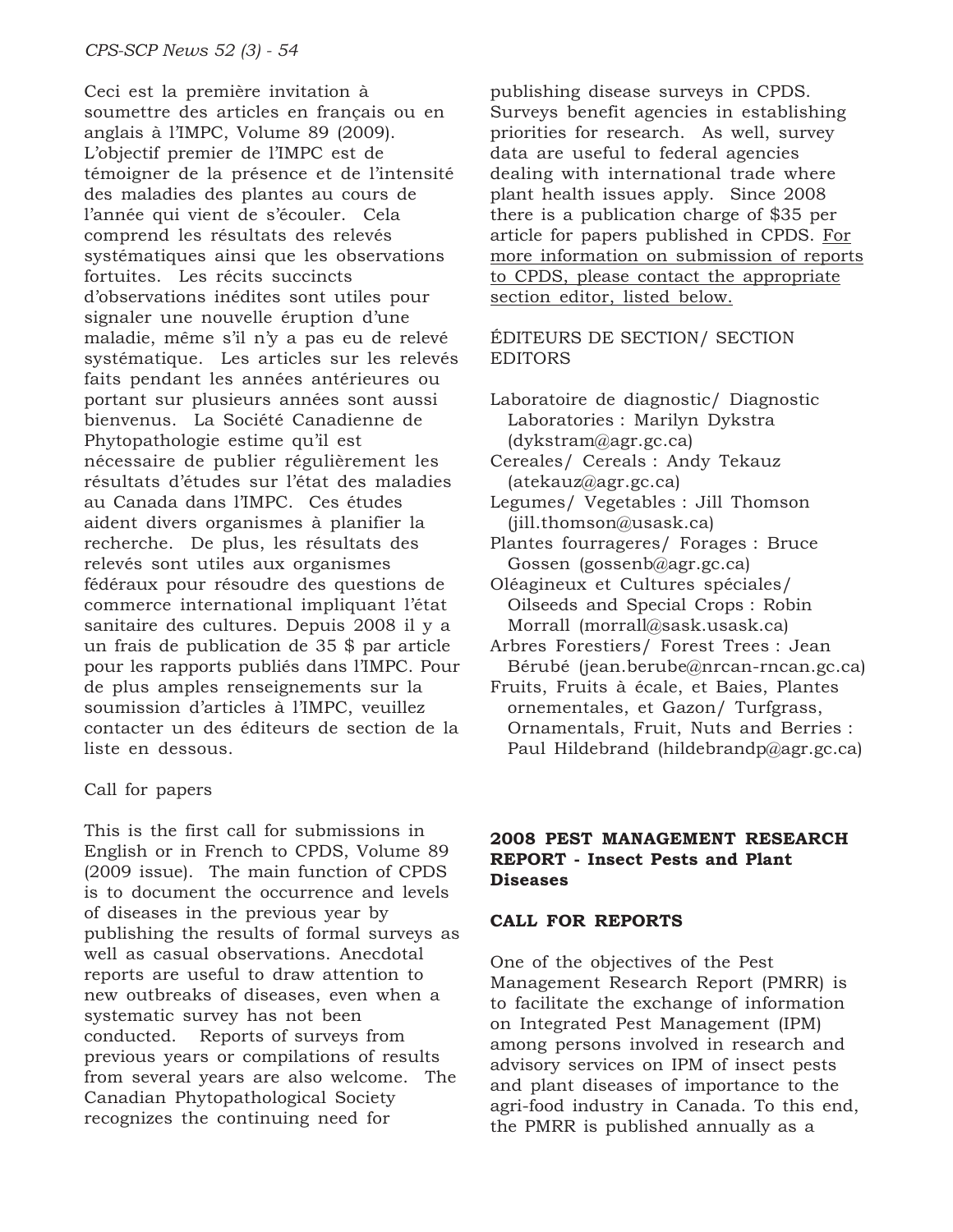compilation of research reports by federal and provincial government, university and industry research and advisory personnel. These reports aid the development of recommendations for insect and disease management programs throughout Canada. They report on all aspects of pest management, including cultivar and management responses, and are available to support the registration of pest control products.

To increase the value of the report, everyone in Canada who is conducting studies involving pest management in agriculture is urged to report their results from 2008. Sufficient information should be supplied to permit the reader to clearly understand how the work was done, the design of experiments, and the reasoning behind the interpretation of data without the report being lengthy. ONE or TWO pages are sufficient to cover all relevant details in a precise, informative manner. Reports may be submitted in either French or English. Authors are requested to ensure they have the registrants' approval to submit data about their products to a publicly available journal.

Because the Canadian Agricultural Insect Pest Review is no longer published, the PMRR now includes a section in the PMRR - Surveys and Outbreaks - Insects and Mites, to fill the information gap left by the loss of this annual publication. Results of field surveys to assess presence, abundance and distribution of new or established species can be reported in this section in the same format as for other reports in the PMRR. Reports of insect and mite outbreaks should include hectarage of crop infested and location(s), control actions taken or product(s) used to minimize crop loss, crop loss assessment where possible, and results of control actions.

The 1995-2007 editions of the PMRR are available for viewing and download at http://www.cps-scp.ca/publications.htm. Please note: The Section letters changed after the year 2000.

Please contact Nadine Lavigne, Editor-in-Chief, PMRR for instructions for submitting research reports, which are also available in French.

Thank you for your cooperation.

Sincerely, Nadine Lavigne Pest Management Centre Agriculture and Agri-Food Canada 960 Carling Avenue, Building 57 Ottawa, ON K1A 0C6

Tel: (613) 759-6176 Fax: (613) 694-2323 Email: lavignen@agr.gc.ca

# **Science Scan, a new publication produced by Science Strategies Directorate**

For the past several years, the Plant Health Risk Assessment Unit (PHRA) biologists have been routinely scanning the recently published scientific (and other) literature for any new plant pest (pathogen, insect, weed, etc.) information that might be of possible regulatory significance or interest to Canada's national Plant Health staff. The "Science Intelligence Report" (SIR) was developed in 2004 as a mechanism to highlight and share within CFIA any significant new pest-related information/publications relative to current or potential quarantine pests for Canada.

As a result of the positive feedback the report received over the years, a decision was made to broaden the scope of that report. The "Science Scan" will now replace the Scientific Intelligence Report, building and expanding upon the Plant heath focus and elements of the SIR to now also include issues related to other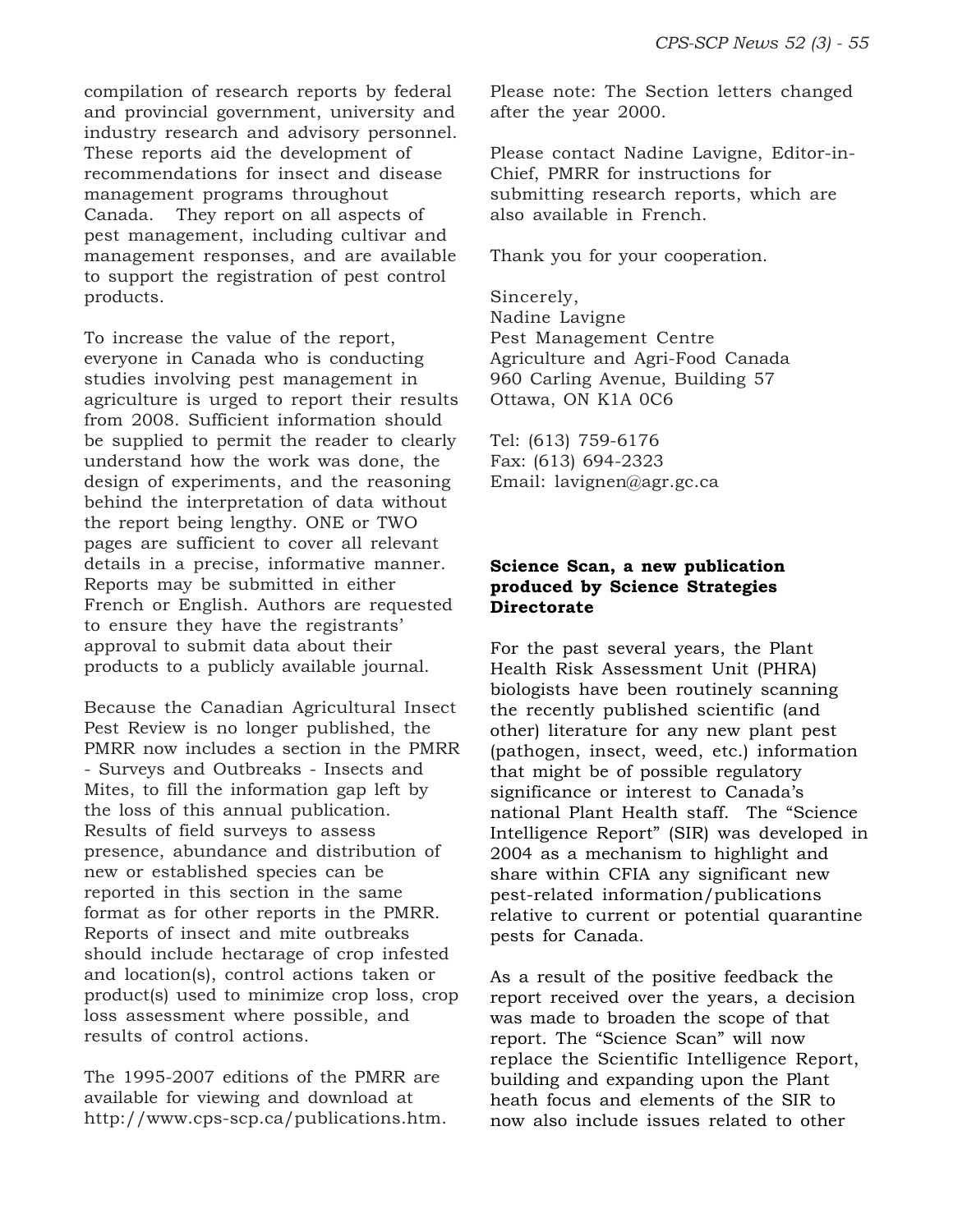areas of the CFIA mandate, in particular animal health.

### Thank you

Ci-joint, vous trouverez la première édition du Compte rendu scientifique, une nouvelle publication produite par la Direction des stratégies scientifiques.

Au cours des dernières années, les biologistes du Service de l'évaluation des risques phytosanitaires (SERP) analysent régulièrement les ouvrages scientifiques récemment publiés (entre autres) afin d'y relever tout renseignement sur les nouveaux phytoravageurs (pathogènes, insectes, mauvaises herbes, etc.) qui pourrait être utile sur le plan de la réglementation ou intéresser le personnel chargé de la protection des végétaux à l'échelle nationale. Le rapport sur les renseignements scientifiques (RRS) est un mécanisme qui avait été créé en 2004 pour signaler et diffuser au sein de l'ACIA toute nouvelle information ou publication pertinente sur des ravageurs actuellement ou potentiellement justiciables de quarantaine au Canada.

Étant donné les commentaires positifs qu'a suscités le rapport au fil des ans, on a décidé d'élargir la portée de ce dernier. Le Compte rendu scientifique remplacera dorénavant le rapport sur les renseignements scientifiques, qui donnera encore plus de renseignements sur la Protection des végétaux que le RRS, mais aussi des renseignements sur d'autres domaines relevant du mandat de l'ACIA, plus particulièrement la santé des animaux.

# Merci

Jennifer Hyatt

Animal Health Analyst and Advice Officer Animal Health Risk Assessment Unit, Science Branch,

Canadian Food Inspection Agency (CFIA) Phone: (613) 228-6698 ext. 4922

# **Science Scan 04-2008, June 30, 2008**

### **Published by the Science Strategies Directorate, Canadian Food Inspection Agency**

### **PLANT HEALTH ARTICLES:**

- 1) Fungicide Protects Against Ug99 Stem Rust Pathogen
- 2) *Muscodor albus*, a Potential Biocontrol Agent against Plant-Parasitic Nematodes
- 3) Ethylene Oxide Fumigation to Control *Tilletia controversa*
- 4) A New Bacterial Disease of Tomato and Pepper in New Zealand
- 5) Origin of Western European Populations of *Globodera pallida* Determined
- 6) Tomato Apical Stunt Viroid Found on *Solanum jasminoides*
- 7) *Ralstonia solanacearum* Race 3 Biovar 2 Foundin Mauritius
- 8) Inanimate Objects Can Serve as Pathways for the Painted Apple Moth (Lepidoptera: Lymantriidae)
- 9) Ohio State University Researchers Developing Emerald Ash Borer-Resistant Trees

**Compte rendu scientifique 04-2008, 30 juin 2008**

### **Publié par la Direction des stratégies scientifiques, Agence canadienne d'inspection des aliments**

### **ARTICLES SUR LA PROTECTION DES VÉGÉTAUX :**

- 1) Un fongicide protège contre la rouille des tiges du blé causée par le Ug99
- 2) *Muscodor albus*, un agent potentiel de lutte biologique contre les nématodes phytoparasites
- 3) Fumigation à l'oxyde d'éthylène pour la lutte contre *Tilletia controversa*
- 4) Nouvelle maladie bactérienne des tomates et des poivrons en Nouvelle-Zélande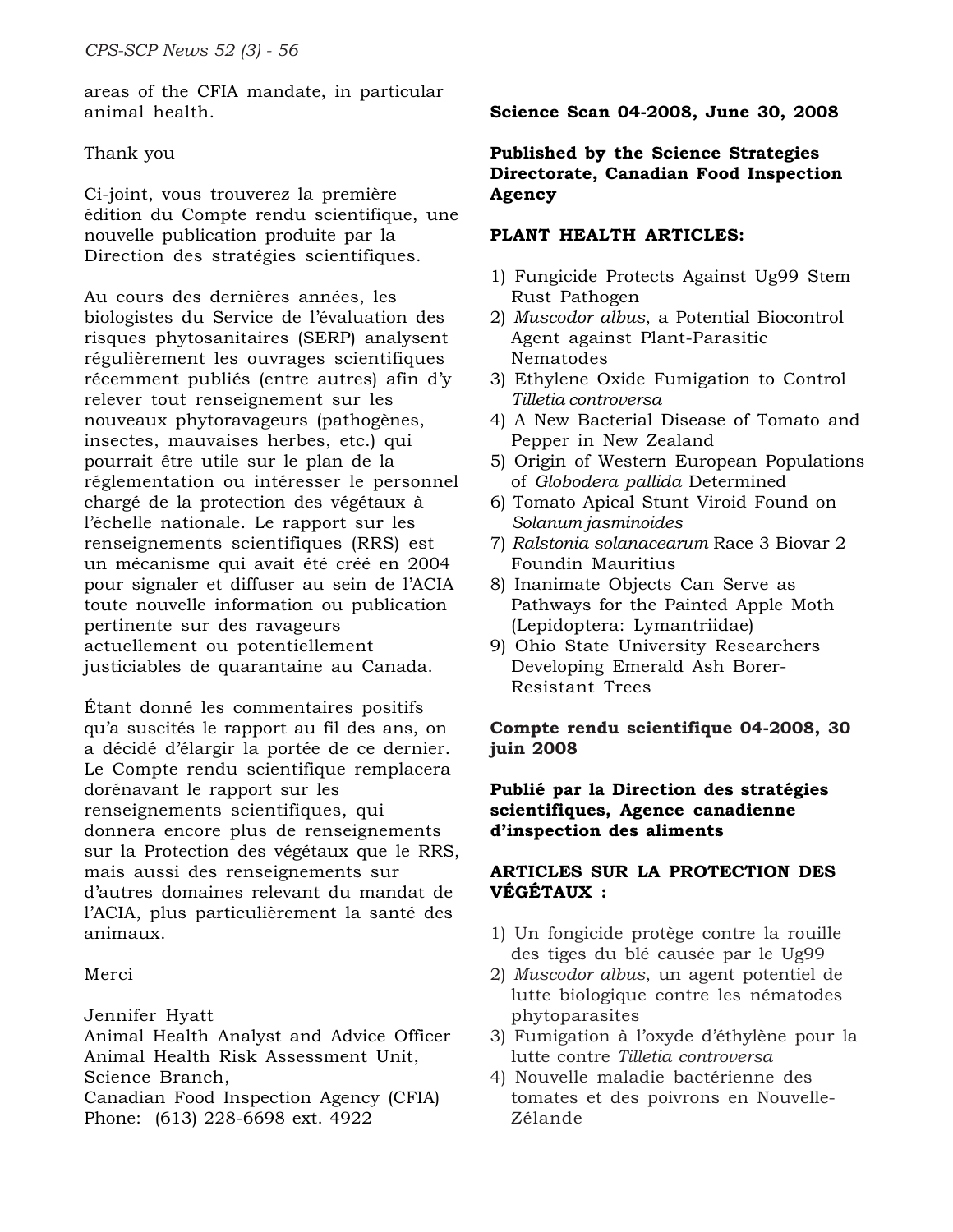- 5) L'origine des populations de *Globodera pallida*
- d'Europe occidentale est maintenant connue
- 6) Découverte du Tomato Apical Stunt Viroid (TASVd) sur *Solanum jasminoides*
- 7) Détection de la race 3 biovar 2 de *Ralstonia solanacearum* en République de Maurice
- 8) Les objets inanimés peuvent servir de voie de propagation de l'orgye de la pomme (*Lepidoptera : Lymantriidae*)
- 9) Des chercheurs de l'Université de l'État de l'Ohio créent des arbres résistants à l'agrile du frêne

# **Science Scan 05-2008, July 30, 2008**

# **Published by the Science Strategies Directorate, Canadian Food Inspection Agency**

### **PLANT HEALTH ARTICLES:**

- 1) *Phytophthora pinifolia*  a New Species Associated with *Pinus radiata* Needle Blight Disease in Chilean Plantations
- 2) The Potential of Commercial Algaecides to Manage *Phytophthora ramorum* in Waterways
- 3) Unknown South American Potato Virus Potentially Associated with True Potato Seed
- 4) Emerald Ash Borer, *Agrilus planipennis* (Coleoptera: Buprestidae), Still Viable in Logs Two Years After Infested Trees Are Cut
- 5) Parasitoids Released for Emerald Ash Borer Control in Indiana
- 6) Supermarket Chain Blamed for Citrus Longhorned Beetle Infestations in Germany
- 7) Sterile Male Technique to be Adopted for Light Brown Apple Moth Control in California
- 8) Studies Demonstrate Potential for Biorational Control of the Japanese Beetle

**Compte rendu scientifique 05-2008, 30 juillet 2008**

**Publié par la Direction des stratégies scientifiques, Agence canadienne d'inspection des aliments**

# **ARTICLES SUR LA PROTECTION DES VÉGÉTAUX :**

- 1) *Phytophthora pinifolia*, une nouvelle espèce associée à la brûlure des aiguilles de *Pinus radiata* dans des plantations du Chili
- 2) Possibilité d'utiliser des algicides commerciaux pour combattre *Phytophthora ramorum* dans les eaux de surface
- 3) Virus sud-américain inconnu de la pomme de terre peut-être associé aux graines de pomme de terre
- 4) Viabilité de l'agrile du frêne, *Agrilus planipennis* (Coleoptera : Buprestidae), dans des bûches deux ans après la coupe d'arbres infestés
- 5) Libération de parasitoïdes pour combattre l'agrile du frêne en Indiana
- 6) Chaîne de supermarchés blâmée pour des infestation du capricorne (longicorne) asiatique des agrumes en Allemagne
- 7) La Californie recourra à la technique des mâles stériles pour lutter contre la pyrale brun pâle de la pomme
- 8) Moyen possible de lutte biorationnelle contre le scarabée japonais

### **Dr. Elisa Becker**

Dr. Elisa Becker, NSERC Visiting Fellow has joined Dr. Simon Shamoun's Research Laboratory at the Pacific Forestry Centre, Victoria, BC. Dr. Becker will be conducting research in the area of "Biology and Management for the invasive alien *Phytophthora ramorum*". This is a joint research project with CFIA-Sidney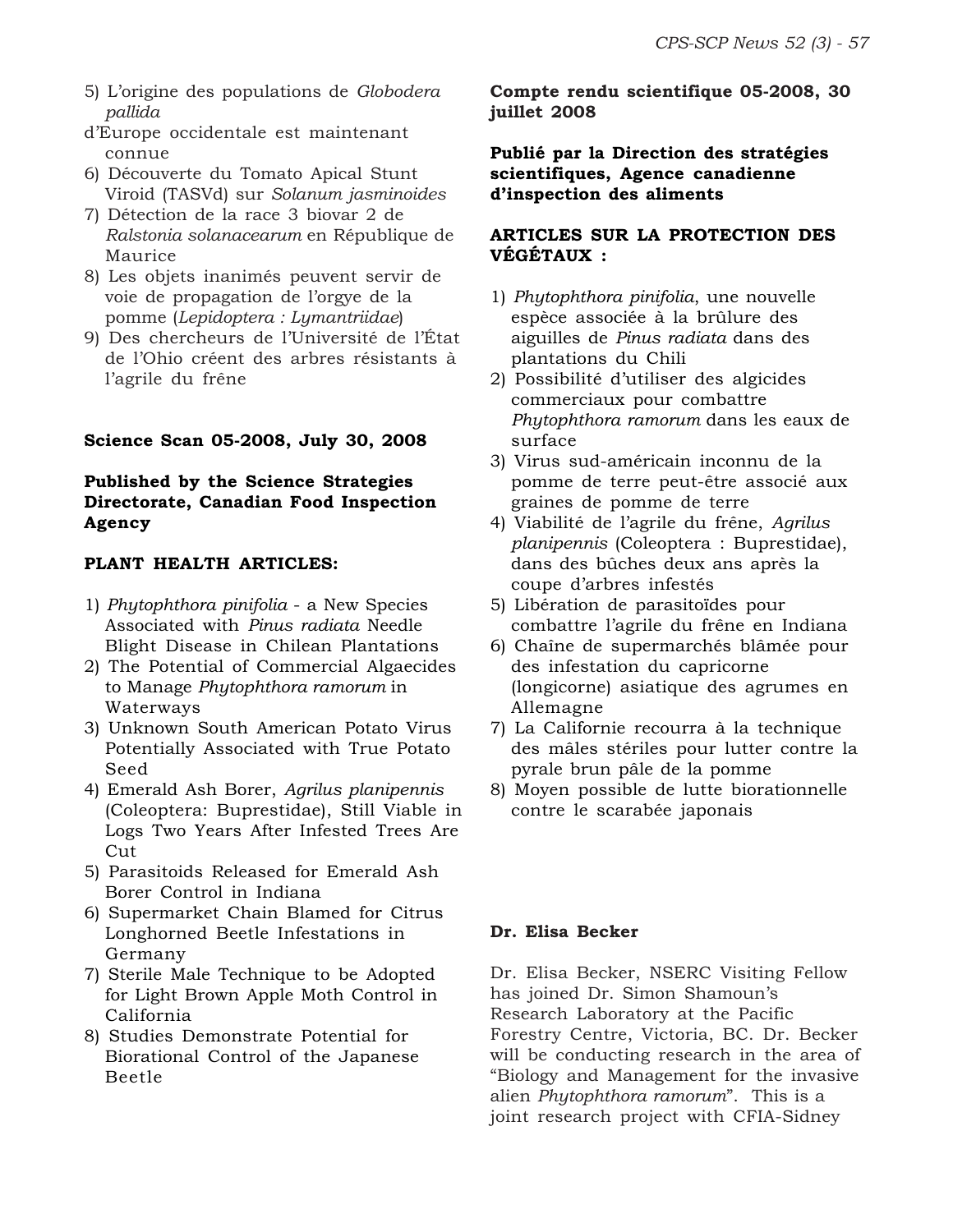Laboratory.

Dr. Simon F. Shamoun Research Scientist/Chercheur Scientifique Adjunct Professor UBC, TRU & SFU/ Professeur Associe- UBC, TRU et SFU Canadian Forest Service/Service canadien des forêts Pacific Forestry Centre/Centre de foresterie du Pacifique 506 West Burnside Road 506, chemin Burnside ouest Victoria, BC/Victoria, (Colombie-Britannique) CANADA V8Z 1M5/CANADA V8Z 1M5 Tel.: (250) 363-0766 (Office); (250) 363- 0715 (Laboratory) Fax: (250) 363-0775 E-mail: Simon.Shamoun@NRCan-RNCan.gc.ca http://cfs.nrcan.gc.ca/regions/pfc http://cfs.nrcan.gc.ca/directory/ sshamoun

### **Maritime Regional Meeting 2008**

The next Maritime Regional CPS Meeting will be held on Thursday, November 27, 2008. The meeting will be held at the Agriculture and Agri-Food Canada, Potato Research Centre in Fredericton, New Brunswick and is being kindly hosted by Dr. Xianzhou Nie. Our keynote speaker this year is Dr. Mary Leggett, current president of CPS, who will be discussing the development of commercial microbial products. Everyone is welcome to attend. For more information about this year's meeting, please contact Xianzhou Nie (NieX@agr.gc.ca) or Rick Peters (petersr@agr.gc.ca).

Respectfully submitted by, Rick Peters Maritime Region Rep

**Congrès conjoint Société de protection des plantes du Québec (SPPQ)- Société d'entomologie du Québec (SEQ)**

### **20-21 novembre 2008 La phytoprotection, 100 ans de découvertes : un tremplin vers l'avenir!**

La Société de protection des plantes du Québec (SPPQ) et la Société d'entomologie du Québec (SEQ) vous invitent à leur réunion annuelle conjointe 2008 qui se tiendra à Québec les 20 et 21 novembre prochain à l'Hôtel Château Laurier. En cette année du 400e anniversaire de Québec, cette destination est incontournable.

Pour le congrès conjoint SPPQ-SEQ, un thème à saveur historique a été retenu : La phytoprotection, 100 ans de découvertes : un tremplin vers l'avenir!

# **People and Travel**

# **Dr. Dilantha Fernando**

Dr. Dilantha Fernando, Professor, Department of Plant Science, University of Manitoba, was invited to China as a visiting professor over the summer of this year to visit and give lectures, seminars, and participate in farmer training in disease management practices. He was invited by the Department of Plant Pathology, College of Plant Protection of Northwest A & F University, Yangling in Shaanxi Province, and also by the Inner Mongolia Academy of Agricultural and Animal Husbandry Sciences, Huhhot, Inner Mongolia.